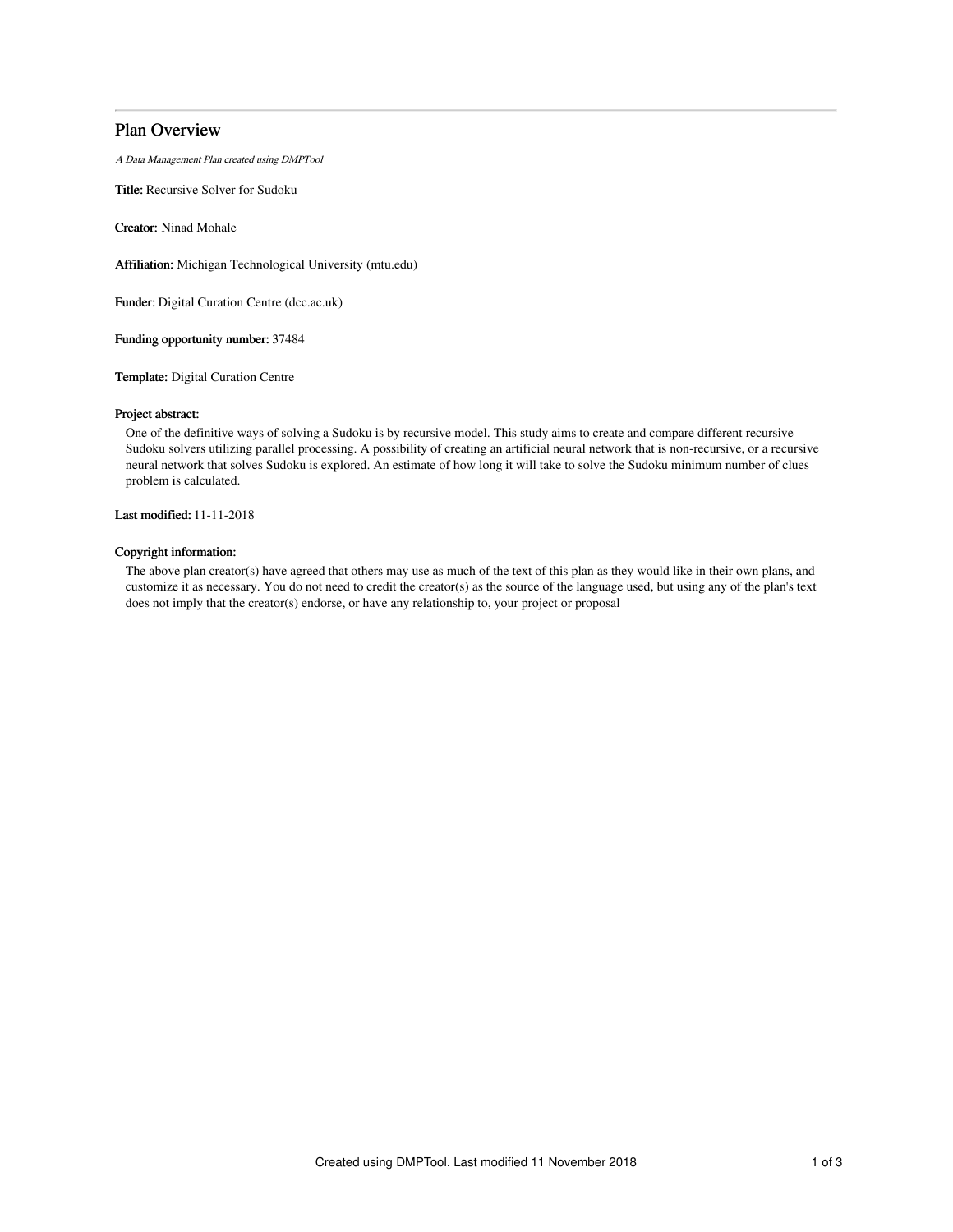# Recursive Solver for Sudoku

# Data Collection

### What data will you collect or create?

Sudoku puzzles (hard) will be created with an algorithm. Open source Sudoku puzzles will also be taken from Kaggle.

## How will the data be collected or created?

A documented code in MATLAB/Python will be used to create Sudoku. Links to the database on Kaggle will be provided.

### Documentation and Metadata

### What documentation and metadata will accompany the data?

A well commented code will be generated. A report will also be generated, that walks through the usage of the code and then discuss results.

### Ethics and Legal Compliance

### How will you manage any ethical issues?

Data and model generated by this project will be open access.

#### How will you manage copyright and Intellectual Property Rights (IP/IPR) issues?

The author will own copyright to the data. The aim is to make this data and the model available for public access via a public Github repository.

# Storage and Backup

# How will the data be stored and backed up during the research?

There is sufficient storage for the data generated for this project. The data will be backed up multiple times per week on Github. The primary location of the data will be a private google drive account. The primary investigator will be responsible for backup and recovery.

### How will you manage access and security?

This data will be made publically available using a Github public repository.

## Selection and Preservation

### Which data are of long-term value and should be retained, shared, and/or preserved?

All data must be retained for further research. This research might have applications in AI, cryptography, etc.

### What is the long-term preservation plan for the dataset?

Data will be open to public via Github. This method is currently available free of charge. Options might be sought in the future if this changes. Time to prepare data for sharing has been budgeted.

# Data Sharing

### How will you share the data?

Data will be shared through a Github public repository and will be made searchable with keywords. Github mechanism will be used to share this data.

### Are any restrictions on data sharing required?

No restrictions on data sharing are required.

### Responsibilities and Resources

## Who will be responsible for data management?

The primary investogator is responsible for all data management. This project is a self funded project, and as such there are no external parties involved.